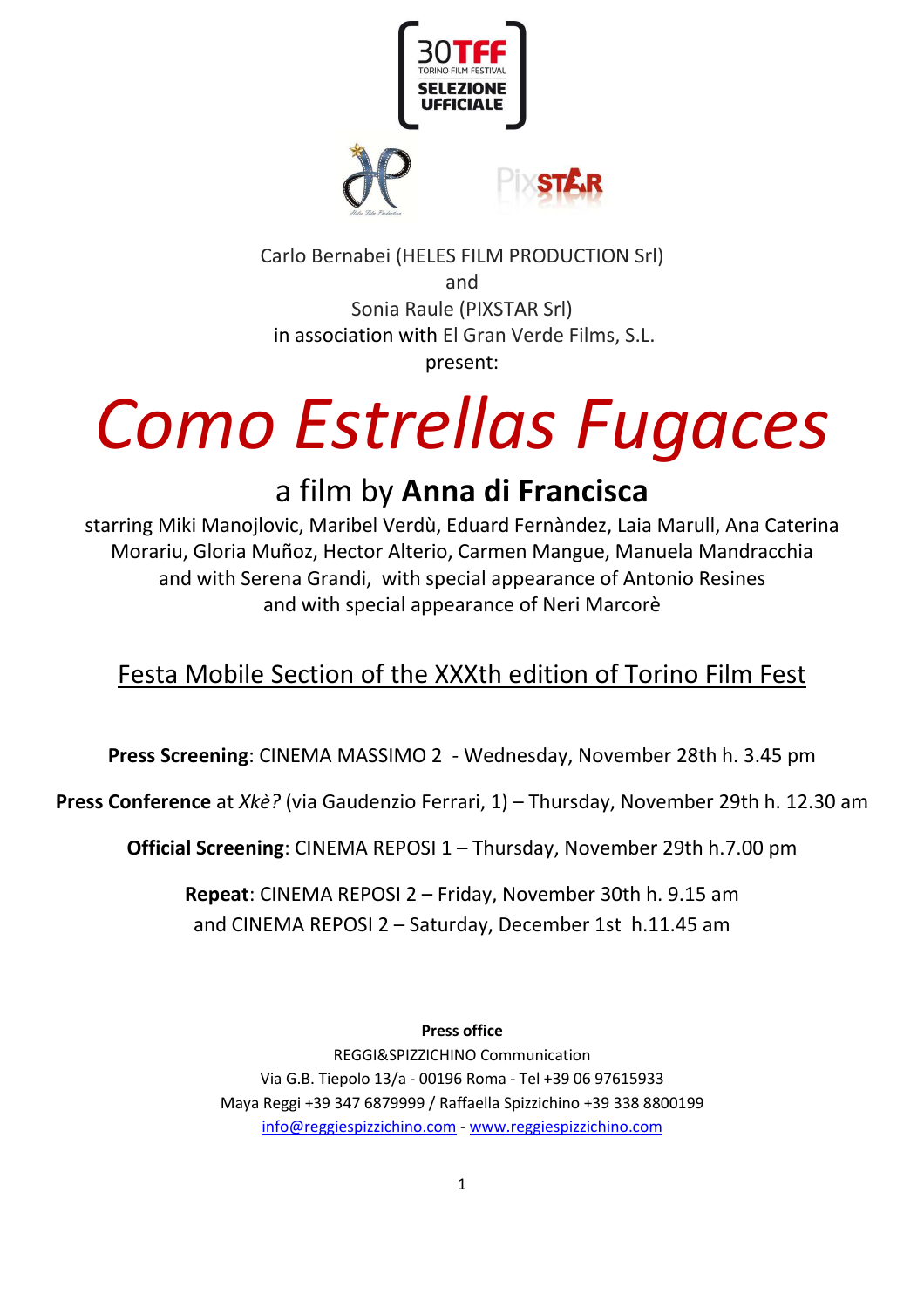## **SYNOPSIS**

Edoardo is going through a crisis. He's a composer blessed with great talent who, due to a combination of temperament and existential circumstances, has trouble accepting compromises; his creative and workday realities have become insufferable. His sentimental life has borne the brunt of this dissatisfaction and this, in turn, has literally sent him reeling: his ability to make the best of it and seek compromise collapses beyond hope of repair .

And this is when Edoardo takes a "sabbatical" of sorts.

Upon arriving in Spain, he's a cynic, a nuisance and a bore, fed up with himself and dispirited, incapable of writing music in which he can recognize himself. His encounter/clash with that small town, its women, its colors and tastes, opens him up to life and heartfelt emotions again, giving him back the energy and inspiration to once again compose "his" music. Like the women circling him, even Edoardo undertakes a pathway of change. What develops between Edoardo and the other characters is a therapeutic exchange of sorts, which comes about first and foremost through the communicative power of music.

Music, especially in an "aggregating" form like that of a polyphonic choir, manages to unite the most disparate and distant, creating a bond that cancels all social and cultural differences. Edoardo's passion for music also becomes his means of redemption, both human and professional, as well as a way of reconciliation vis-à-vis h his own Country, that Italy now so different and vulgar…

Through music, Edoardo brings a bit of Italy even to that deeply provincial Spanish backwater, maintaining a sense of belonging and appurtenance that allows him to involve everyone around him.

Movie declared of *cultural interest* realized with support of the Italian Ministero per i Beni e le Attività Culturali - Direzione Generale per il Cinema and of ICAA (Instituto de la Cinematografía y de las Artes Audiovisuales ES).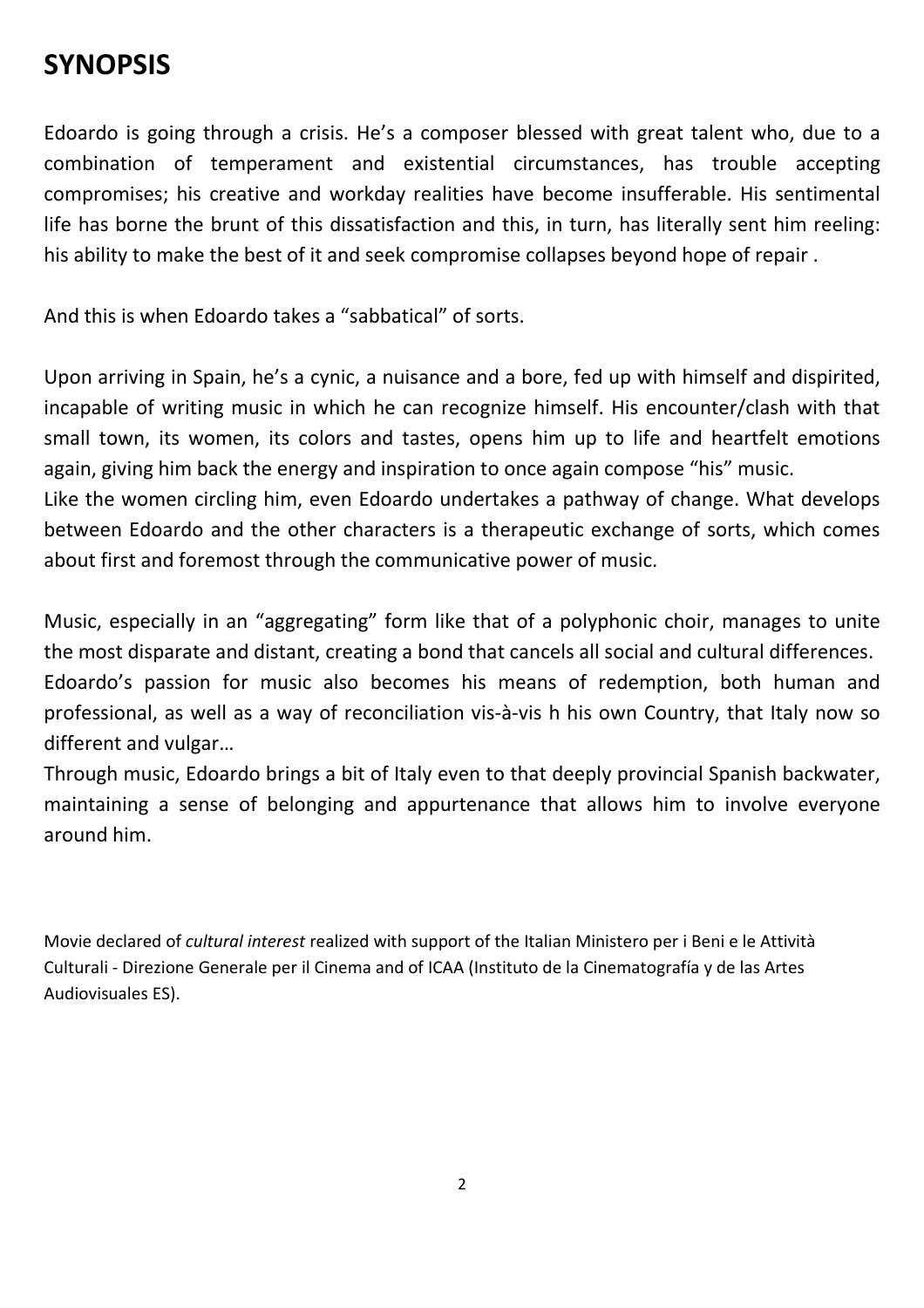## **CREW**

| director                | Anna di Francisca                           |
|-------------------------|---------------------------------------------|
| screenplay              | Anna di Francisca,                          |
|                         | Javier Muñoz,                               |
|                         | Giuseppe Furno,                             |
|                         | Valentina Capecci                           |
| director of photography | <b>Duccio Cimatti</b>                       |
| production design       | <b>Victor Molero</b>                        |
| costumes                | Lena Mossum                                 |
| editing                 | Simona Paggi                                |
| music                   | Paolo Perna                                 |
|                         |                                             |
| sound                   | Biel Cabrè,                                 |
|                         | Pablo Demichelis,                           |
|                         | <b>Massimo Pisa</b>                         |
| producers               | Carlo Bernabei - Heles Film Production Srl, |
|                         | Sonia Raule - Pixtar Srl,                   |
|                         | El Gran Verde Films, S.L.                   |
| production coordinator  | <b>Antonio Ferraro</b>                      |
| executive production    | <b>Heles Film Production Srl</b>            |
| post production         | Gianni Monciotti for                        |
|                         | Edizione Straordinaria                      |
| product placement       | Ag. of M. Marzotto PRO.P. AG.AND.A.         |
|                         | <b>Entertainment Marketing Italia</b>       |
| antenna distribution    | RaiCinema Spa                               |
| runtime                 | 95'                                         |
| press office            | REGGI&SPIZZICHINO Communication             |
|                         |                                             |
|                         |                                             |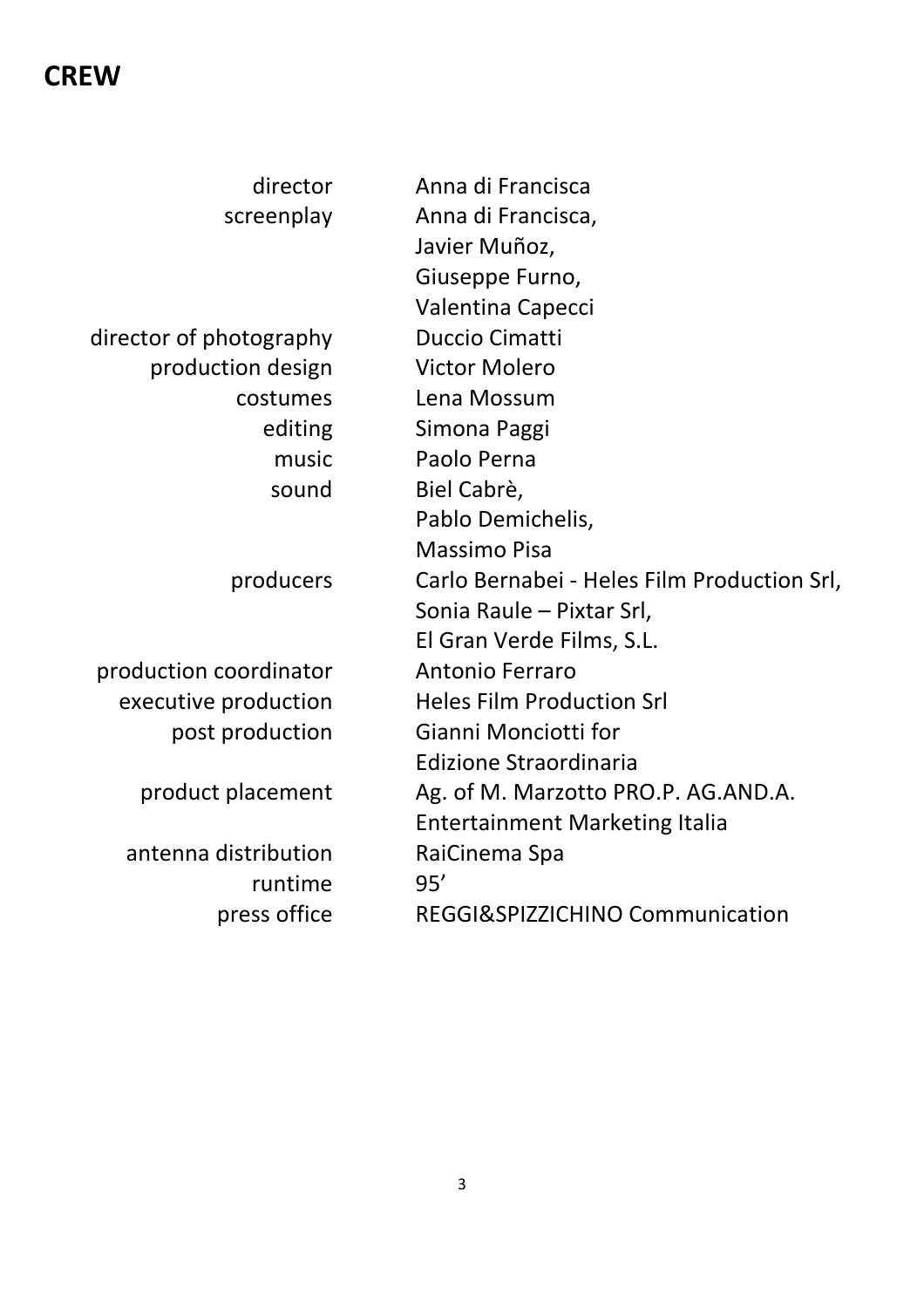# **CAST**

| Edoardo           | Miki Manojlovic       |
|-------------------|-----------------------|
| Julia             | Maribel Verdù         |
| Emilio            | Eduard Fernàndez      |
| Victoria          | Laia Marull           |
| Marta             | Ana Caterina Morariu  |
| Manuela           | Gloria Muñoz          |
| the General       | <b>Hector Alterio</b> |
| <b>Ngari</b>      | <b>Carmen Mangue</b>  |
| Sara              | Manuela Mandracchia   |
| Alice             | Marzia Bordi          |
| Aida              | Luisa Gavasa          |
| Carmelo           | Joan Gadea            |
| traffic policeman | Massimo De Lorenzo    |
| Pablo             | <b>Hector Juezas</b>  |
| waiter            | Leandro Rivera        |
| Alvaro            | Jorge Calvo           |

and with Serena Grandi (as Irma)

and with special appearance of Antonio Resines (as The Presenter)

and with special appearance of Neri Marcorè (as Carlos)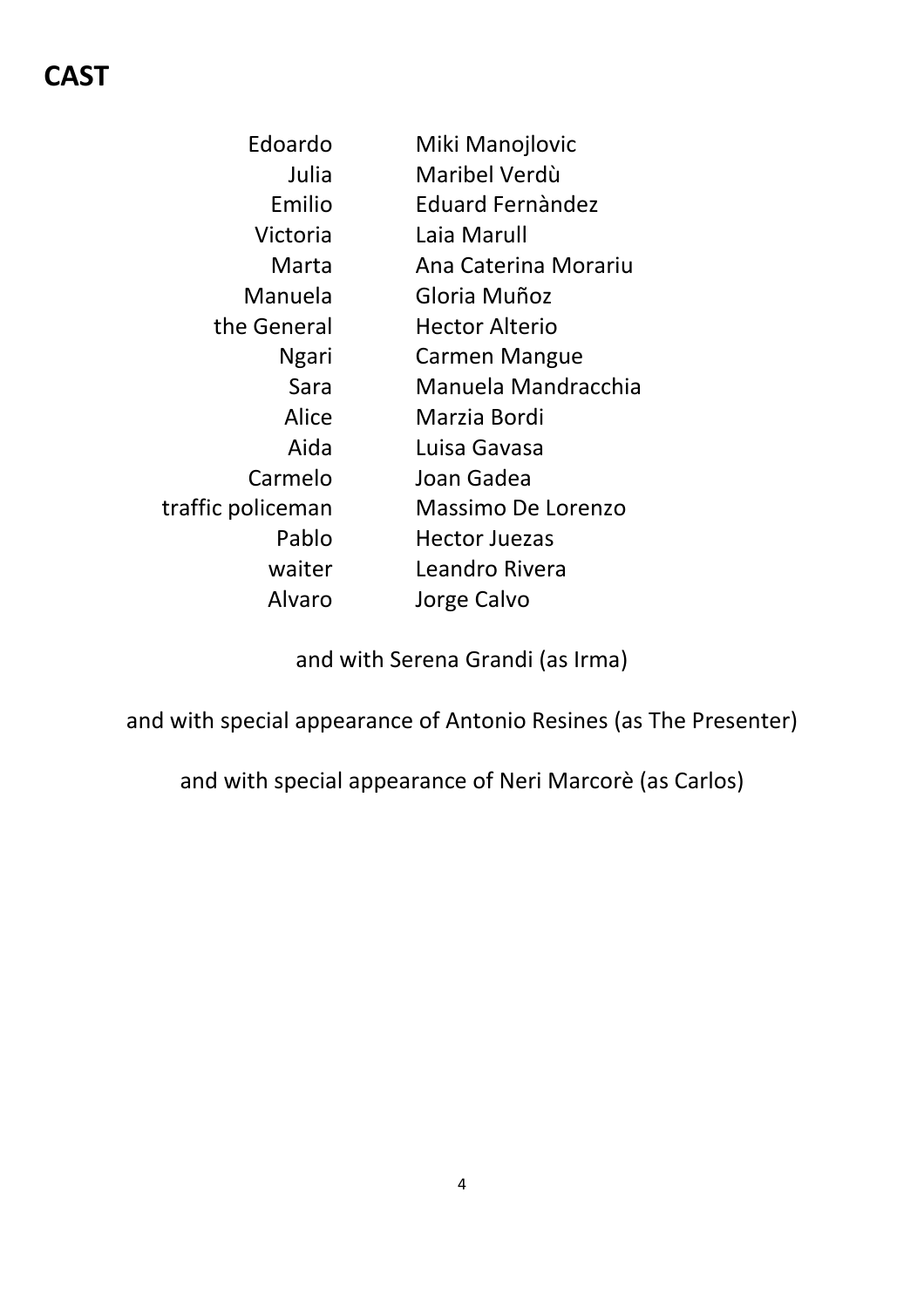## **DIRECTOR'S NOTES**

*COMO ESTRELLAS FUGACES* is a choral story, ironic in tone, which tracks the events and fortunes of five characters, four women and a man, and takes place in a small provincial city of Southern Spain, in a setting of apparent calm, comfort and well-being. The people there are cordial, the eroticism particularly palpable, the cuisine excellent and abundant. The vicissitudes of our friends are interwoven and generate both complicity and conflict, finding union nevertheless in their weekly rendez-vous: the chorus. Edoardo is the director, the *maestro*... In many ways his figure assumes near therapeutic significance.

He wasn't born there, but hails from a big Italian city, Rome, and he wound up in this town as a result of a self-imposed exile of sorts - with no end either planned or in sight. He has the allure of the "exotic" outsider, a restrained likeability, unwilling to offer too much confidentiality, but oftentimes forced to - despite himself – by events beyond his control. And it is precisely through the manifold events touching the lives of the protagonists, that we show the reasons for this "therapeutic necessity," which involves them all in different but invariably intense levels. The traumatic events, whether willed or unforeseen, modify their apparent state of serenity and upset their balance, obliging them to difficult, life-changing choices. The methodical order and efficiency of a small town possessed of striking and contrasting colors, with its red earth, clear blue skies, and its main square, becomes the ideal stage to recount the tales of this small and perfect world, which in truth is sensationally vulnerable and ever-susceptible to imminent collapse. The vivacity of the women, so earthy and real, gives truth to the characters, allowing one to easily identify with them. The music serves as counterpoint.

*COMO ESTRELLAS FUGACES* also wishes to be this: a glimpse, at once tender and sarcastic upon a female universe, both placid and eager for change and clarity, a world which also through song, finds the force and energy to rebel against adversity.

[Anna Di Francisca]